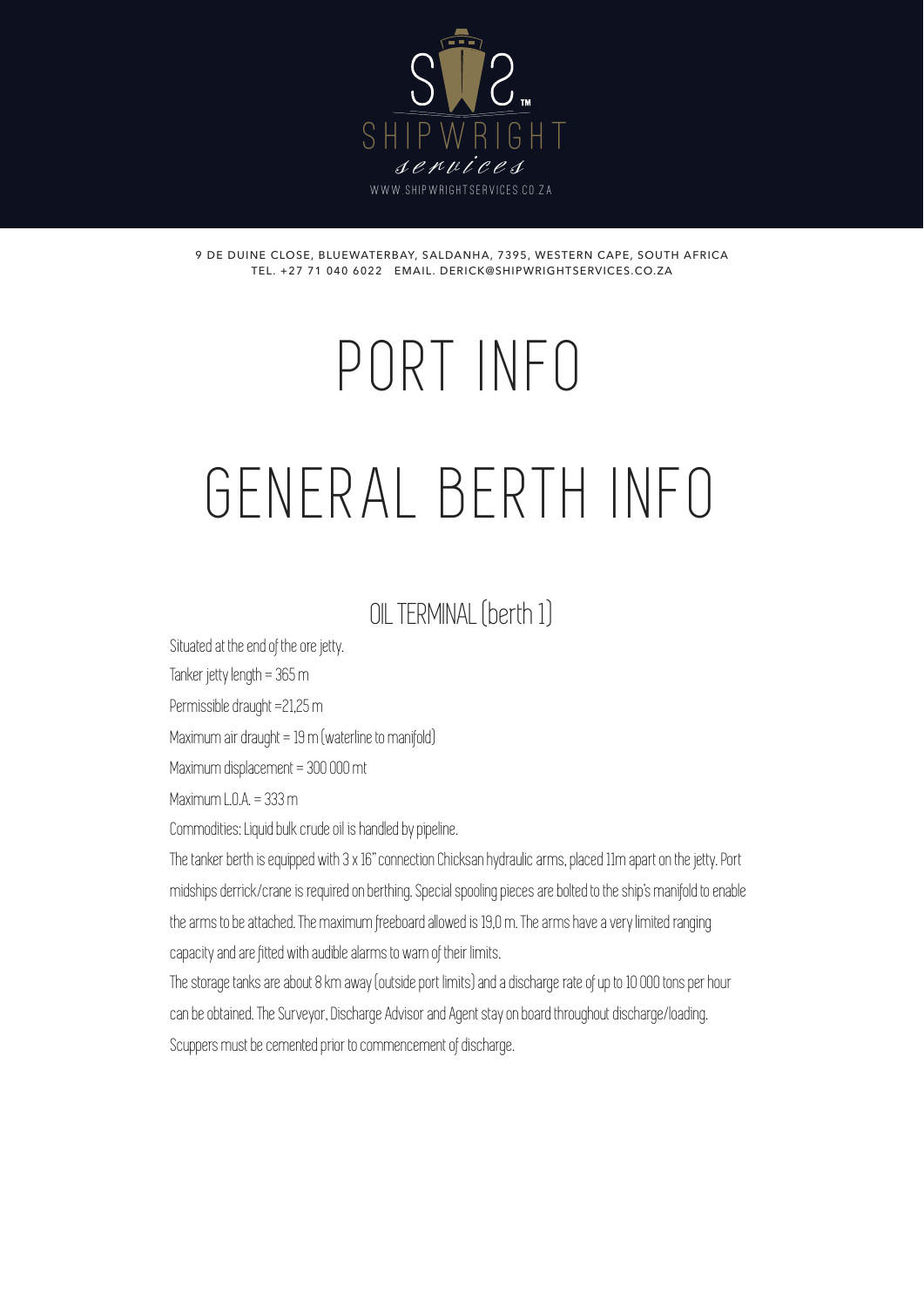#### IRON ORE JETTY

Ore jetty length = 630 m.

Maximum permissible draught = 21,25 m.

Maximum beam = 58 m. Minimum beam = 30 m.

Maximum air draught = 22 m.

Minimum safe clearance under chute: east side = 24,5 m, west side = 24,5 m height from CD (including 2,2 m

safely factor).

Maximum dw = 320 000 t.

Minimum dw = 50 000 t.

Gearless vessels preferred.

Commodities: iron ore.

#### MULTI PURPOSE BERTH

MPT Jetty Length = 870 m. Maximum permissable draught = 13.5 m. No beam or air draft restrictions Geared vessels only as no loading appliance available on MPT. MPT Berth Restrictions Quay Number Length (m) Max Draught (m) Max Beam Tidal Variance (m) Quay Level (m) @ LWOST MPT – 201 250 12.0 N/A 1.5 5.1 MPT - 202 combined 620m 13.5 N/A 1.5 5.1 MPT – 203 " 13.5 N/A 1.5 5.1 MPT – 204 " 13.5 N/A 1.5 5.1

## PORT CONTROL / VTS (Vessel Traffic Services) CENTRE

Channels 11,12 14 & 16 are available, 29 Mhz and ChA, radio tel. 2182.

The estimated time of arrival of a vessel destined for Saldanha should be confirmed by calling the Port Control on

Channel 16; 48 hours, 24 hours and 12 hours then again at least four hours before that arrival time.

Thereafter when the vessel is in a position 12 miles from the pilot boarding station, again call Port Control to

receive pilot boarding time and final berthing instruction.

A telephone is compulsory for tankers and is placed on board immediately after docking.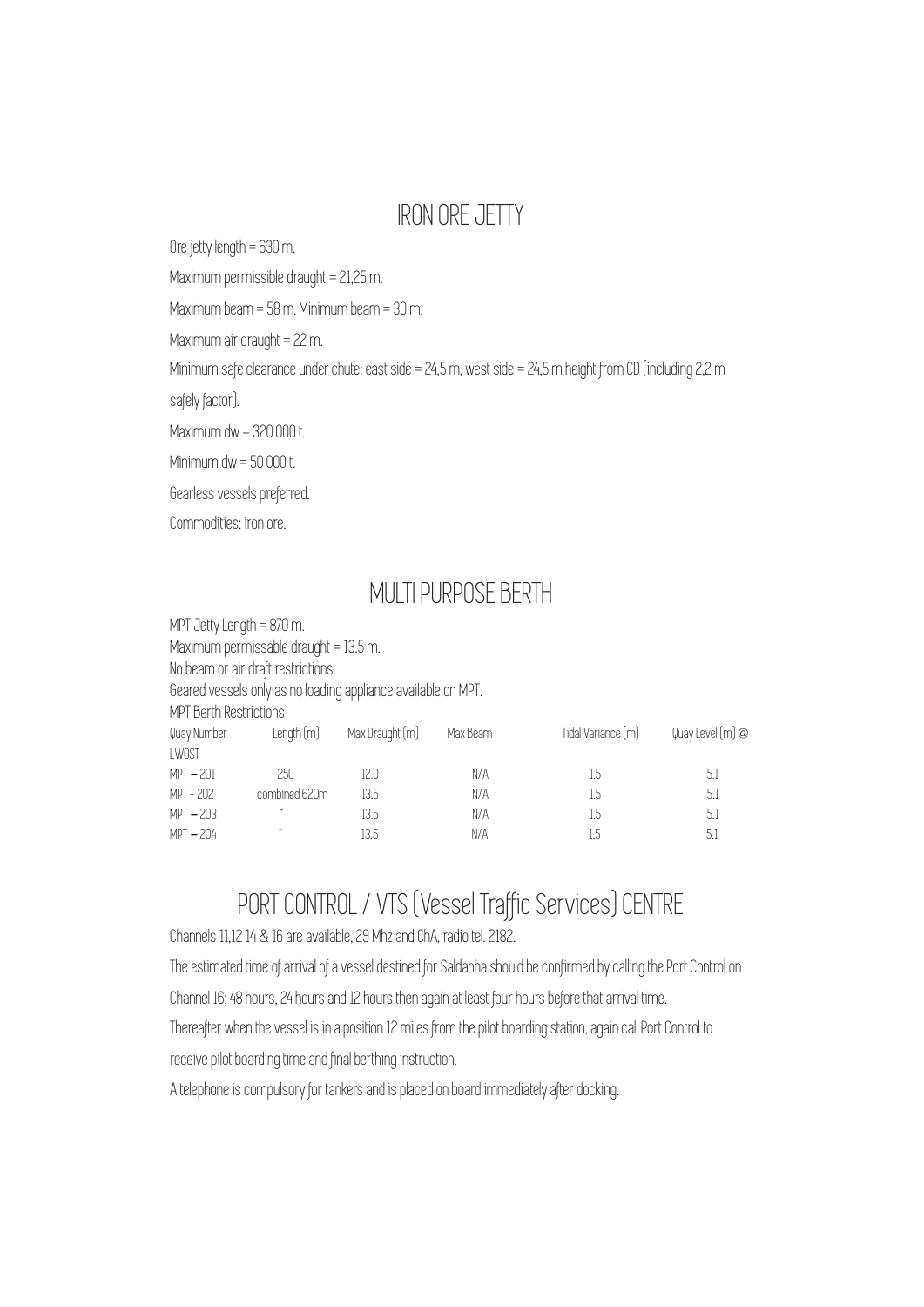#### NAVIGATION AND TRACKING

Navigational services are offered by the Port Control centre on a 24-hour basis. Communication is effected by VHF recognised marine frequencies.

Vessels which load to 21,5 m draught must, when sailing, have at least 1 metre on the tide gauge when passing down the channel.

Incoming vessels with a draught of over 19,5 m must have the equivalent of the excess over 19,5 m on the tide gauge when turning in the basin. If the tide is ebbing, the pilot will decide whether there is sufficient time for the operation to be completed safely.

Vessels docking with a draught in excess of 14 metres are handled in daylight hours only.

Vessels with draught over 19 m, movement is tidal and daylight only. NB: Ships smaller than 100 000 DWT are docked port side to, on east or west. Larger vessels are docked bow to sea.

Under normal conditions the typical tanker will be required to put out 6 lines each end, 4 breasts and 4 springs. A launch will assist in running the longer lines.

#### DOCUMENTATION

After boarding the vessel upon completion of docking, a single officer will handle the formalities for customs, immigration and port health. The documents and papers normally required are: 5 crew lists, 1 store list, 1 crew effects list, 1 animal list, 1 health narcotics list, 1 passenger list, 1 maritime declaration of health, 1 DA5 list of sealable goods. The following must be available for inspection:

- Safety radio certificate, load line certificate.
- Safety equipment certificate International or pollution prevention certificate, de-rat certificate.
- Light dues are paid at the first South African port and are valid for one month.

#### PILOTAGE

A fast pilot launch with radar and VHF operates at Saldanha. Pilotage is compulsory. The pilot rendezvous position is located in a position with North Head Light bearing 058 degrees (T) x 5,0 nautical miles. Tankers should stay 6 miles off and south of the 080 degree line before boarding. Pilot ladders must comply with SOLAS regulations. The ladder must be a clean pilot ladder, well secured and clear of obstructions or discharges. The ladder must have the following:

• 2 bulwark or rail stanchions,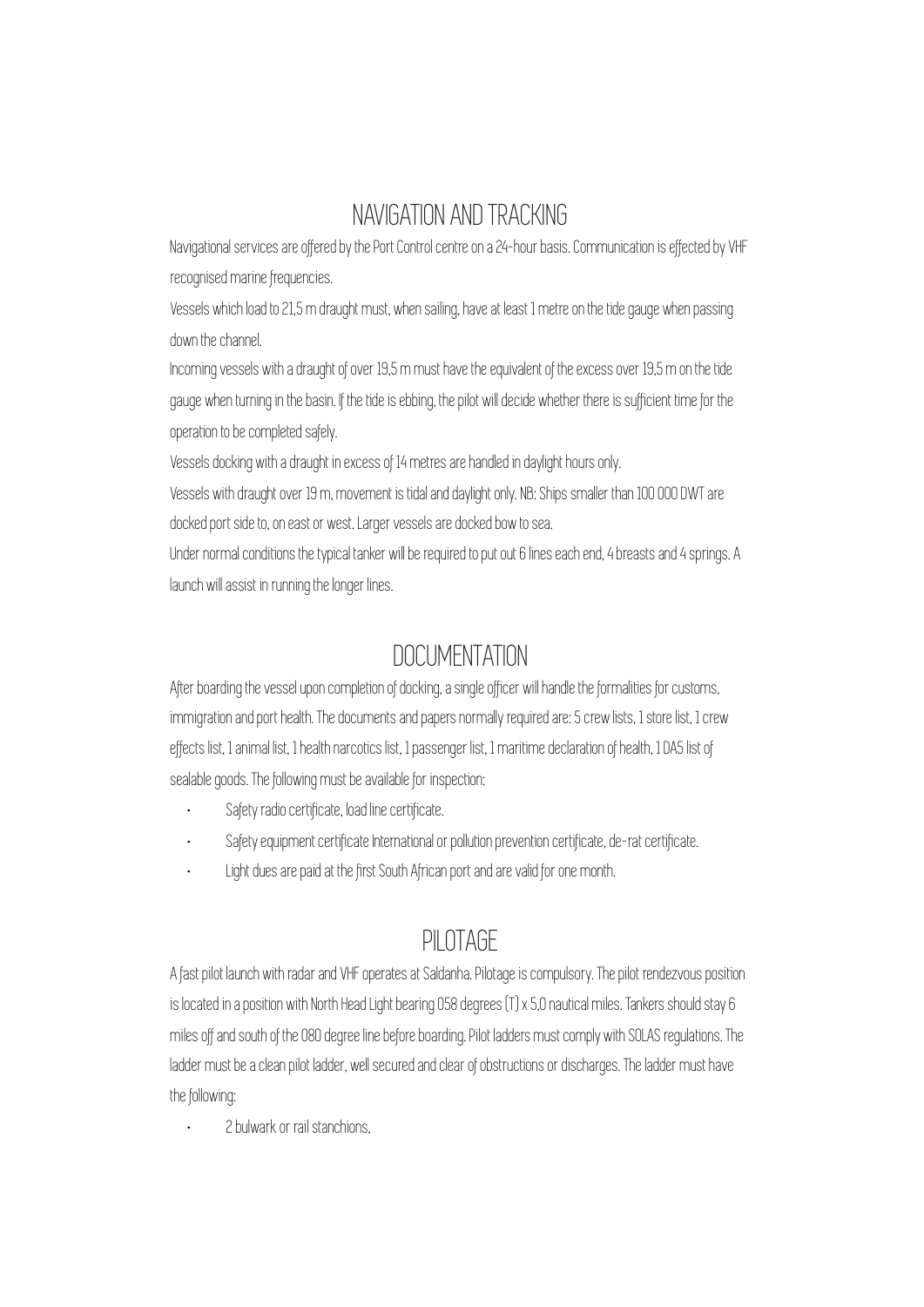- 2 separate man ropes of manilla free of knots, with diameter of about 25 mm and of sufficient length and well secured,
- spreaders to ensure the ladder cannot twist,
- a lifebouy with line and safety light.

The ladder and immediate area must be adequately lit at night. During boarding or disembarking, a ship's officer and at least one deckhand should be in attendance. All vessels with a freeboard in excess of 9,0 m must have an accommodation ladder rigged in conjunction with the pilot ladder and man ropes must be provided. The lower end of the accommodation ladder must not be less than 5 m or more than 9 m from the water. Pilot hoists are not acceptable at this port. Under certain adverse conditions it may be necessary for the pilot to board by helicopter. The master, in consultation with the pilot must authorise the agent to order a helicopter for boarding. The operational limits are 46 m cloud height and 1000 m visibility. The recommended boarding positions are marked on the chart. Vessels in ballast are boarded in position 230 by 2 miles from North Head and loaded vessels in position 283 by 3,7 miles from South Head. For final boarding, consult Port Control.

### BALLAST REQUIREMENTS

Vessels must be sufficiently ballasted to permit safe navigation within the harbour. The following table illustrates the Required Actual Draught (Ballast).

|            | LOA (meters) FORWARD DRAFT AFT DRAFT |      |
|------------|--------------------------------------|------|
|            | 183   6.0                            | 7.5  |
|            | $213$ 7.5                            | 8.5  |
|            | $244 \mid 8.0$                       | 9.0  |
|            | $274 \mid 8.5$                       | 10.0 |
| $+274$ 8.5 |                                      | 10.5 |

Too light a draught could well delay the docking of a vessel in windy conditions or prejudice her safety.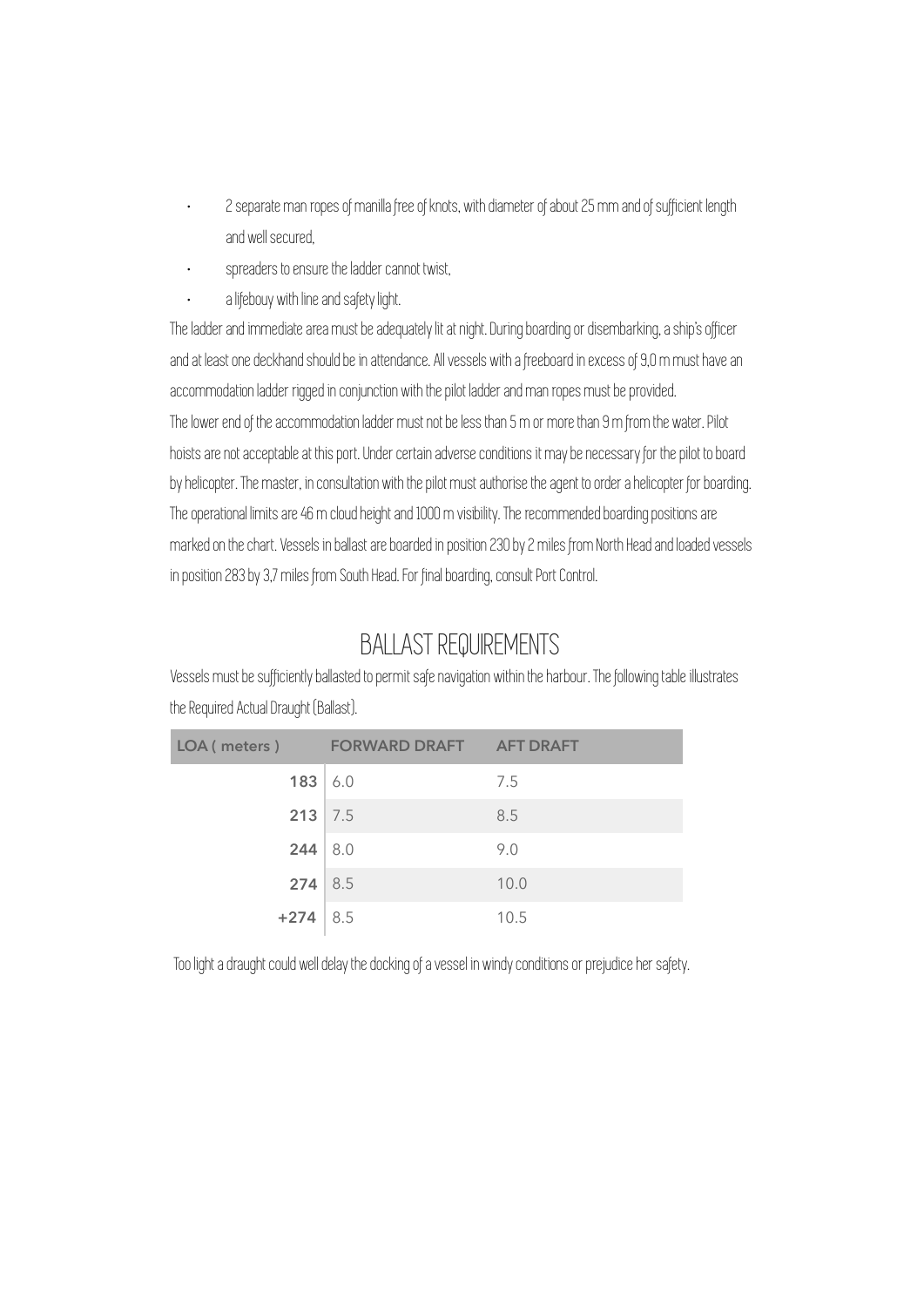|             | <b>VESSEL BERTH DRAFT</b> |               | <b>SERVICE</b>                     | <b>REMARK</b>                                               |
|-------------|---------------------------|---------------|------------------------------------|-------------------------------------------------------------|
| <b>ALL</b>  | Anchor N/A                |               | <b>ANCHOR</b>                      | MINIMUM ONE TUG<br><b>REQUIRED</b>                          |
|             | <b>MAIN</b>               | $+14,0 M$     | <b>DOCK</b>                        | DAYLIGHT ONLY. TURNING<br>CIRCLECTO BE USED. SWELL<br>$-2M$ |
|             |                           | 17-19 M       | <b>DOCK</b><br>COMPULSORY APPROACH | 3 TUGS TO ASSIST. 056°                                      |
|             |                           | $+19M$        | <b>DOCK</b>                        | 4 TUGS TO ASSIST. 056°<br><b>APPROACH</b>                   |
|             |                           | $+20.5 M$     | LOAD                               | <b>ONLY WITH PORT'S</b><br><b>PERMISSION</b>                |
|             |                           | $+21.5 M$     | ALL                                | MAXIMUN DRAFT WITH 1.0<br>M WATER ON CHART<br><b>DATUM</b>  |
|             | TANKER TANKER +19.5 M     |               | <b>DOCK</b>                        | MINIMUM TIDE TURNING<br>CIRCLE (DRAFT - 19.5 M)             |
|             | <b>ALL</b>                | N/A           | <b>PLO</b>                         | FROM 18:00 LOCAL OR<br>WHEN MEAN SWELL 1.5M                 |
|             | ALL                       | <b>LOADED</b> | <b>SAIL</b>                        |                                                             |
| <b>BULK</b> | OBS                       | N/A           | SAIL                               |                                                             |
| GENER<br>АL | MPT                       | N/A           | <b>DOCK</b>                        | AT ANY SIDE, 24 HR SERVICE                                  |
|             | <b>MPT</b><br>201         | $+12.0 M$     |                                    |                                                             |
|             | <b>MPT</b><br>202         | $+13.5 M$     | <b>LOAD</b>                        | <b>ONLY WITH PORT'S</b><br><b>PERMISSION</b>                |
|             | <b>MPT</b><br>203         | $+13.5 M$     | SAIL                               |                                                             |